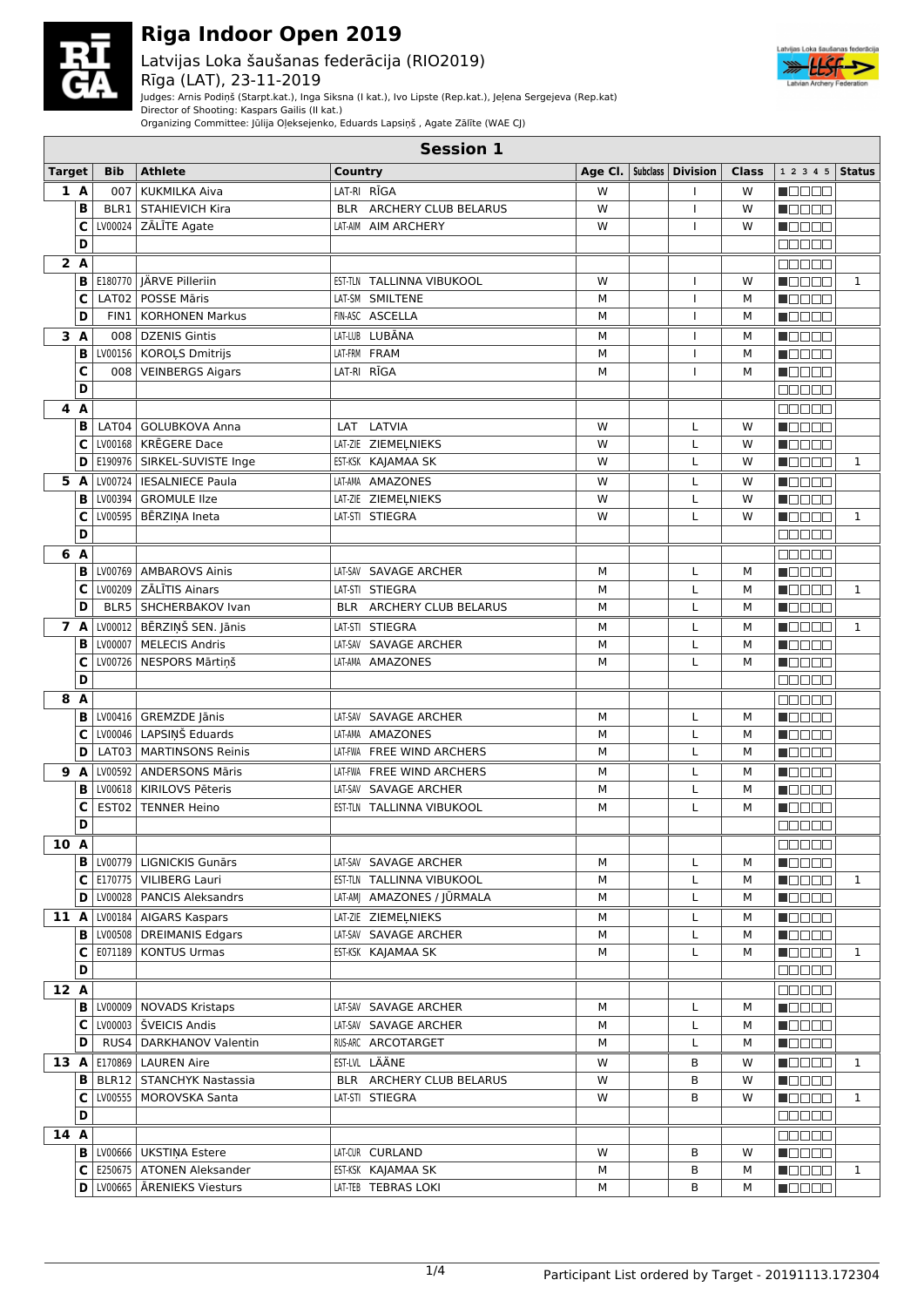

Latvijas Loka šaušanas federācija (RIO2019) Rīga (LAT), 23-11-2019



Judges: Arnis Podiņš (Starpt.kat.), Inga Siksna (I kat.), Ivo Lipste (Rep.kat.), Jeļena Sergejeva (Rep.kat)

Director of Shooting: Kaspars Gailis (II kat.)

Organizing Committee: Jūlija Oļeksejenko, Eduards Lapsiņš , Agate Zālīte (WAE CJ)

| <b>Session 1</b><br>Continue |                                                                              |            |                          |                          |         |  |                     |              |                  |               |
|------------------------------|------------------------------------------------------------------------------|------------|--------------------------|--------------------------|---------|--|---------------------|--------------|------------------|---------------|
| <b>Target</b>                |                                                                              | <b>Bib</b> | <b>Athlete</b>           | Country                  | Age Cl. |  | Subclass   Division | <b>Class</b> | 12345            | <b>Status</b> |
| 15                           | A                                                                            | LV00795    | <b>BOGDANS Jānis</b>     | LAT-CUR CURLAND          | M       |  | B                   | М            | <b>REAL BEAT</b> |               |
|                              | в                                                                            | E270571    | RÖSLER Jaan              | EST-WWK VANA-VÕIDU VK    | M       |  | B                   | М            | UN DI DI T       | $\mathbf{1}$  |
|                              | C                                                                            |            | 005 SVEILE Tālivaldis    | LAT-AIZ AIZPUTE          | M       |  | B                   | М            | <b>MODEN</b>     |               |
|                              | D                                                                            |            |                          |                          |         |  |                     |              | 88888            |               |
| 16 A                         |                                                                              |            |                          |                          |         |  |                     |              | mmmm             |               |
|                              | в                                                                            | E050770    | <b>LAUREN Aare</b>       | EST-LVL LÄÄNE            | M       |  | B                   | М            | <b>READER</b>    | $\mathbf{1}$  |
|                              | C                                                                            | BLR11      | SHKNAI Sergei            | BLR ARCHERY CLUB BELARUS | M       |  | B                   | М            | <b>RADER</b>     |               |
|                              | D                                                                            | LV00739    | KLEINS Mārtiņš           | LAT-TEB TEBRAS LOKI      | M       |  | B                   | М            | <b>RADAR</b>     |               |
| 17A                          |                                                                              | LV00762    | VILCIŅŠ Artis            | LAT-AIM AIM ARCHERY      | M       |  | B                   | М            | annon            |               |
|                              | в                                                                            | LV00375    | RONIS Jānis              | LAT-CUR CURLAND          | M       |  | B                   | М            | na an T          |               |
|                              | C                                                                            | LV00797    | <b>KRŪZE Valdis</b>      | LAT-TEB TEBRAS LOKI      | M       |  | B                   | М            | <b>READER</b>    |               |
|                              | D                                                                            |            |                          |                          |         |  |                     |              | MA MAR           |               |
| 18 A                         |                                                                              |            |                          |                          |         |  |                     |              | MA MAR           |               |
|                              | в                                                                            | LV00377    | <b>BURKEVICS Modris</b>  | LAT-CUR CURLAND          | M       |  | B                   | М            | <b>RADOR</b>     |               |
|                              | C                                                                            | LV00736    | MEGNIS Jānis             | LAT-TEB TEBRAS LOKI      | M       |  | B                   | М            | n de en          |               |
|                              | D                                                                            | BLR4       | <b>LEUSHUNOU Anton</b>   | BLR ARCHERY CLUB BELARUS | M       |  | B                   | М            | n mana           |               |
| 19                           | A                                                                            | LV00423    | <b>GŪTMANIS Raimonds</b> | LAT-AL ARCHERY LIEPĀJA   | M       |  | B                   | М            | n de e e         |               |
|                              | в                                                                            | LV00737    | BĒRZIŅŠ Raimonds         | LAT-TEB TEBRAS LOKI      | M       |  | <sub>R</sub>        | М            | n an an          |               |
|                              | C                                                                            | LV00678    | POPOVS Pāvels            | LAT-CUR CURLAND          | M       |  | B                   | М            | n Els Els        |               |
|                              | D                                                                            |            |                          |                          |         |  |                     |              | 88888            |               |
|                              |                                                                              |            |                          |                          |         |  |                     |              |                  |               |
|                              | <b>Session 2</b><br>and the state of the state<br>and the state of the state |            |                          |                          |         |  |                     |              |                  |               |

| <b>Target</b> | <b>Bib</b> | <b>Athlete</b>                   | Country                            |   | Age Cl.   Subclass   Division | <b>Class</b> | $1 2 3 4 5$ Status |         |
|---------------|------------|----------------------------------|------------------------------------|---|-------------------------------|--------------|--------------------|---------|
| 1A            | LV00562    | SIRIUSA Darija                   | LAT-AIM AIM ARCHERY                | W | C                             | W            | n Els Els          |         |
| B             | BLR9       | TSUKANOVA Marina                 | BLR ARCHERY CLUB BELARUS           | W | $\mathsf{C}$                  | W            | n de de            |         |
| с             | LV00201    | <b>GASPERSONE Jūlija</b>         | LAT-FWA FREE WIND ARCHERS          | W | C                             | W            | n do sa            |         |
| D             | LV00527    | KARĒLE Aleksandra                | LAT-ODI ODISEJS                    | W | C                             | W            | Maaaa              |         |
| 2 A           | LV00660    | ZĪLE Marta                       | LAT-AIM AIM ARCHERY                | W | C                             | W            | Maaaa              |         |
| B             | LV00518    | <b>ADMINE-LIEPA Kristine</b>     | LAT-AMA AMAZONES                   | W | $\mathsf{C}$                  | W            | Maaaa              |         |
| С             | LV00307    | MEDNE Viva                       | LAT-FWA FREE WIND ARCHERS          | W | C                             | W            | n ao am            |         |
| D             |            | E160697   HÕIM Emily             | EST-TVK2 TARTU VK / TARTU VALLA SK | W | $\mathsf{C}$                  | W            | n din sa           | $\,1\,$ |
| 3A            |            | LV00135   OLEKSEJENKO Julija     | LAT-ATL ATLANTIS                   | W | C                             | W            | n din sa           |         |
| в             |            | LV00179   FRANCS Vadims          | LAT-AIM AIM ARCHERY                | M | C                             | M            | n se se            |         |
| С             |            | Lv00426 AIGARS Jānis             | LAT-AL ARCHERY LIEPĀJA             | M | C                             | M            | n Booa             |         |
| D             | 13061      | LAVRENTIEV Oleg                  | BLR ARCHERY CLUB BELARUS           | M | C                             | M            | n do do            |         |
| 4 A           |            | LV00035 BĒNIŅŠ Andris            | LAT-AIM AIM ARCHERY                | M | C                             | M            | n do da            |         |
| В             | LV00525    | <b>VAGANOVS Roberts</b>          | LAT-AMA AMAZONES                   | M | C                             | M            | Maaaa              |         |
| C             | LV00308    | MEDNIS Muntis                    | LAT-FWA FREE WIND ARCHERS          | M | C                             | M            | N E E E E          |         |
| D             | LV00405    | ŠKAPARS Juris                    | LAT-KŠ KEKAVAS ŠAUTRA              | M | C                             | M            | Maaaa              |         |
| 5 A           |            | LV00443   ŠILOVS Edgars          | LAT-AIM AIM ARCHERY                | M | C                             | M            | Maaaa              |         |
| в             |            | LV00161   JAKUBANECS Jānis       | LAT-AMA AMAZONES                   | М | Ċ                             | M            | n do da            |         |
| С             |            | LV00601   MEDNIS Haralds         | LAT-FWA FREE WIND ARCHERS          | M | $\mathsf C$                   | M            | Maaaa              |         |
| D             |            | LV00578 STRAZDIŅŠ Toms           | LAT-KŠ KEKAVAS ŠAUTRA              | M | $\mathsf{C}$                  | M            | Maaaa              |         |
| 6 A           |            | LV00131   JONASTS Gints          | LAT-LPK AMAZONES / LPK             | M | C                             | М            | Maaaa              |         |
| В             |            | LV00127 AVSJUKS Viktors          | LAT-0DI ODISEJS                    | M | C                             | M            | <b>MODES</b>       |         |
| C             |            |                                  |                                    |   |                               |              | 00000              |         |
| D             |            | LTU0177   ŠIGAUSKAS Vladas       | KSA KAUNO SPORTO ASOCIACIJA        | M | C                             | М            | Maaaa              |         |
| 7 A           |            | LV00450 TITOVS Aleksandrs        | LAT-ODI ODISEIS                    | M | C                             | M            | n de e a           |         |
| в             | LV00606    | <b>LIGNICKIS Arnis</b>           | LAT-SAV SAVAGE ARCHER              | M | C                             | M            | Maaaa              |         |
| C             | FIN1       | <b>KORHONEN Markus</b>           | FIN-ASC ASCELLA                    | M | $\mathsf C$                   | M            | <b>R</b> ooco      |         |
| D             | RUS7       | LESHCHENKO Mikhail               | RUS-KHI KHIMKI                     | M | $\mathsf{C}$                  | M            | n de sa            |         |
| 8 A           |            | LV00142 MEĻEŠKEVIČS Sergejs      | LAT-ODI ODISEJS                    | M | C                             | М            | <b>RATION</b>      |         |
| B             |            | EST01 LUTŠKA Viktor              | EST-TLN TALLINNA VIBUKOOL          | M | C                             | M            | Maaaa              |         |
| С             |            | LTU0090 KARPAVIČIUS Žydrūnas     | KSA KAUNO SPORTO ASOCIACIJA        | M | C                             | M            | N E E E E          |         |
| D             | LV00001    | <b>KUZNECOVS Andris</b>          | LAT-SAV SAVAGE ARCHER              | M | $\mathsf{C}$                  | M            | N BEET             |         |
| 9<br>A        | 006        | MIHAILOVA Anna                   | LAT-AMA AMAZONES                   | W | R                             | W            | N BEET             |         |
| B             |            | LV00524 SKELTONA Maija           | LAT-AMJ AMAZONES / JŪRMALA         | W | R                             | W            | <b>NOCES</b>       |         |
| C             |            | LV00560   FROLOVA Karolina       | LAT-FRM FRAM                       | W | R                             | W            | Maaaa              |         |
| D             |            | LV00651   TRINKŪNA Kintija Laima | LAT-LIN LINDALES UGUNS             | W | R                             | W            | Maaaa              |         |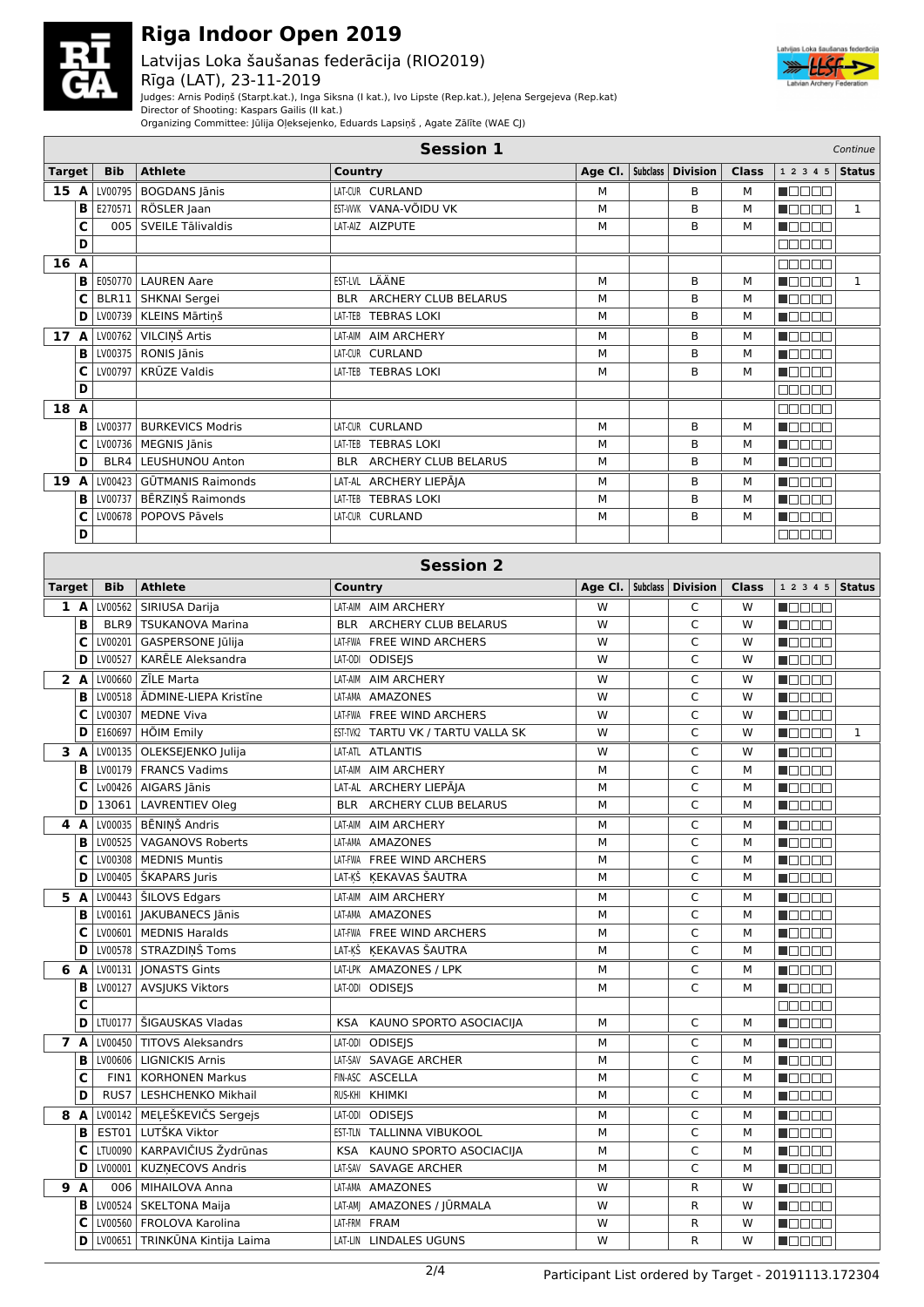

Latvijas Loka šaušanas federācija (RIO2019) Rīga (LAT), 23-11-2019



Judges: Arnis Podiņš (Starpt.kat.), Inga Siksna (I kat.), Ivo Lipste (Rep.kat.), Jeļena Sergejeva (Rep.kat)

Director of Shooting: Kaspars Gailis (II kat.)

Organizing Committee: Jūlija Oļeksejenko, Eduards Lapsiņš , Agate Zālīte (WAE CJ)

|               | <b>Session 2</b><br>Continue |            |                                 |                                     |   |  |                                   |              |               |              |
|---------------|------------------------------|------------|---------------------------------|-------------------------------------|---|--|-----------------------------------|--------------|---------------|--------------|
| <b>Target</b> |                              | <b>Bib</b> | <b>Athlete</b>                  | Country                             |   |  | Age Cl. $ $ Subclass $ $ Division | <b>Class</b> | 1 2 3 4 5     | Status       |
| 10 A          |                              | LV00786    | <b>PAVASARE Inese</b>           | LAT-AMA AMAZONES                    | W |  | R                                 | W            | n Els Els     |              |
|               | B                            |            | LV00037   KREICBERGA Anete      | LAT-AM  AMAZONES / JŪRMALA          | W |  | R                                 | W            | n de de       |              |
|               | C                            |            | LV00650 SPĀGE Madara            | LAT-LIN LINDALES UGUNS              | W |  | R                                 | W            | M O O O O     |              |
|               | D                            |            | E100800   LILIENTHAL Triinu     | EST-JVK JÄRVAKANDI ILVES            | W |  | R                                 | W            | Maaaa         | $\mathbf{1}$ |
| 11A           |                              |            | LV00729   RODINA Patrīcija Tīna | LAT-AMA AMAZONES                    | W |  | R                                 | W            | n Belge       |              |
|               | B                            |            | LV00143   KONONOVA Jeļena       | LAT-AMR AMAZONES / RĪGA             | W |  | R                                 | W            | n oo oo a     |              |
|               | C                            |            | LV00433   JANVĀRE Laura         | LAT-AL ARCHERY LIEPĀJA              | W |  | R                                 | W            | Maaaa         |              |
|               | D                            | LTU0007    | ANDRULIENĖ Vika                 | KLAIPĖDOS LANKININKAI<br><b>KLL</b> | W |  | R                                 | W            | Maaaa         |              |
| 12A           |                              |            | LV00231 SIKSNA Evija            | LAT-AMA AMAZONES                    | W |  | R                                 | W            | Maaaa         |              |
|               | B                            |            | LV00134   MATVEJEVA Rimma       | AMAZONES / RĪGA<br>LAT-AMR          | W |  | R                                 | W            | n da da       |              |
|               | C                            | E011001    | MAREMÄE Anete                   | EST-TVK2 TARTU VK / TARTU VALLA SK  | W |  | R                                 | W            | n oo oo o     | $\mathbf{1}$ |
|               | D                            |            | LV00559   MKRJANA Karine        | AMAZONES<br>LAT-AMA                 | W |  | R                                 | W            | N OO O O      | $\mathbf{1}$ |
| 13A           |                              |            | LV00088   DENISENOKA Līga Ilona | <b>AMAZONES</b><br>LAT-AMA          | W |  | R                                 | W            | n de ee       |              |
|               | B                            |            | LV00715   KULTAEV Nikita        | LAT-AIM AIM ARCHERY                 | M |  | R                                 | M            | Maaaa         |              |
|               | C                            |            | LV00700   HMELEVSKIS Makss      | LAT-AL ARCHERY LIEPĀJA              | М |  | R                                 | M            | n Belge       |              |
|               | D                            |            | LV00315   LUTERS Kaspars        | LAT-CUR CURLAND                     | M |  | R                                 | M            | <b>M</b> ODOO |              |
| 14            | A                            |            | LV00436 SINNIKOVS Nikolajs      | LAT-AIM AIM ARCHERY                 | М |  | R                                 | М            | MAN DA S      |              |
|               | B                            |            | LV00323   BRUŽIS Jānis          | LAT-AL ARCHERY LIEPĀJA              | М |  | R                                 | M            | Maaaa         |              |
|               | C                            |            | LV00300   ŠUKIS Armands         | LAT-STI STIEGRA                     | M |  | R                                 | М            | n 800a        |              |
|               | D                            |            | LV00629 SPĀĢIS Aigars           | LAT-TEB TEBRAS LOKI                 | M |  | R                                 | M            | M E E E E     |              |
| 15A           |                              | LV00517    | OZOLIŅŠ Kristaps                | LAT-AIM AIM ARCHERY                 | М |  | R                                 | М            | n da a a      |              |
|               | B                            |            | LV00336 SOLOVJOVS Vitālijs      | LAT-AL ARCHERY LIEPĀJA              | М |  | R                                 | M            | n de e e      |              |
|               | C                            |            | LTU0104   KUZNECOVAS Dmitrijus  | LSK LANKININKŲ SPORTO KLUBAS        | M |  | R                                 | M            | Maaaa         |              |
|               | D                            |            | LV00718   AVSJUKOVS Andris      | LAT-AMA AMAZONES                    | М |  | R                                 | M            | <b>MODOO</b>  |              |
| 16 A          |                              |            | LV00677   PERCOVS Andrejs       | AIM ARCHERY<br>LAT-AIM              | М |  | R                                 | М            | n Oo Oo       |              |
|               | B                            |            | LV00046   LAPSINŠ Eduards       | LAT-AMA AMAZONES                    | М |  | R                                 | M            | <b>NODER</b>  |              |
|               | C                            |            | LV00286   BLĀZE Dāvis           | LAT-ODI ODISEJS                     | M |  | R                                 | M            | <b>M</b> OOOO |              |
|               | D                            | 009        | KOČERGINS Jurijs                | LATVIA<br>LAT                       | М |  | R                                 | М            | Maaaa         |              |
| 17 A          |                              | LV00697    | <b>CARONE Leonardo</b>          | LAT-AIM AIM ARCHERY                 | м |  | R                                 | М            | Maaaa         |              |
|               | в                            |            | LV00515   RABKEVIČS Ivars       | LAT-AMA<br>AMAZONES                 | М |  | R                                 | М            | N BE BE       |              |
|               | C                            |            | LV00148   OPOLČENOVS Aleksejs   | LAT-ODI ODISEJS                     | M |  | R                                 | M            | n oo oo       |              |
|               | D                            |            | LV00561   FROLOVS Mihails       | LAT-FRM FRAM                        | M |  | R                                 | M            | <b>M</b> OOOO |              |
| 18 A          |                              |            | LV00182   MOROZKOV Samir        | LAT-AMA AMAZONES                    | М |  | R                                 | М            | n de de       |              |
|               | B                            |            | E190973   IKKO Jevgeni          | EST-KSK KAJAMAA SK                  | M |  | R                                 | M            | n a seo       | $\mathbf{1}$ |
|               | C                            | LV00567    | <b>KROTOVS Aleksejs</b>         | LAT-FRM FRAM                        | М |  | R                                 | M            | Maaaa         |              |
|               | D                            |            | LTU0092   KAVALIAUSKAS Giedrius | KLL KLAIPĖDOS LANKININKAI           | M |  | R                                 | M            | n oo oo       |              |
|               |                              |            | 19 A LV00587 KONONOVS Glebs     | LAT-AMR AMAZONES / RIGA             | м |  | R                                 | М            | N OO OO       |              |
|               | в                            |            | LV00792   SMELOV Philipp        | LAT-FRM FRAM                        | М |  | R                                 | м            | N OO O O      |              |
|               | C                            |            | LTU0008 ANDRULIS Dominykas      | KLL KLAIPĖDOS LANKININKAI           | М |  | R                                 | М            | Maaaa         |              |
|               | D                            |            | POL1   MICHALAK Slawomir        | POL-ROK ROKIS RADZYMIN              | М |  | R                                 | М            | <b>Maaaa</b>  |              |
| 20 A          |                              |            | LV00325   KAZUSS Mark           | LAT-AMR AMAZONES / RĪGA             | м |  | R                                 | М            | n da da       | 1            |
|               | в                            |            | POL2 MICHALAK Maciej            | POL-DRU DRUKARZ WARSZAWA            | М |  | R                                 | М            | <b>Maaaa</b>  |              |
|               | C                            |            | RUS3   MARKOV Maxim             | RUS-DYN DYNAMO                      | М |  | R                                 | М            | Maaaa         |              |
|               | D                            |            | E011194   OJAMÄE Pearu Jakob    | EST-NSAC NS ARCHERY                 | М |  | R                                 | М            | <b>Manae</b>  | $\mathbf{1}$ |
| 21A           |                              |            |                                 |                                     |   |  |                                   |              | 88888         |              |
|               | в                            |            | RUS1   KOZLOV Sergei            | RUS-DYN DYNAMO                      | М |  | R                                 | М            | <b>MODOO</b>  |              |
|               | C                            |            | E040474   KAASIK Tanel          | EST-KLV TALLINNA KALEV              | М |  | R                                 | М            | N O D O O     | $\mathbf{1}$ |
|               | D                            |            | POL3   KUCOWSKI Gawel           | POL-DRU DRUKARZ WARSZAWA            | М |  | R                                 | М            | <b>Madaa</b>  |              |
| 22 A          |                              |            | RUS2   KOMAROV Andrey           | RUS-L21 LUCH21                      | М |  | R                                 | М            | <b>Madaa</b>  |              |
|               | в                            |            | BLR7   HULEUSKI Ihar            | BLR-BAF BAF-MINSK                   | М |  | R                                 | М            | <b>Maaaa</b>  |              |
|               | C                            |            | E140299   KIVILO Karl           | EST-JVK JÄRVAKANDI ILVES            | М |  | R                                 | М            | <b>Manag</b>  | $\mathbf{1}$ |
|               | D                            |            |                                 |                                     |   |  |                                   |              | 88888         |              |
|               |                              |            |                                 |                                     |   |  |                                   |              |               |              |

| <b>Competition Participation</b> |                          |                                                |                  |  |  |  |  |  |
|----------------------------------|--------------------------|------------------------------------------------|------------------|--|--|--|--|--|
| $1 \t2 \t3 \t4 \t5$              | Individual - Qual. Round | Individual - Elim. & Final Round<br>-2         |                  |  |  |  |  |  |
|                                  | Team - Oual, Round       | Team - Elim. & Final Round<br>Mixed Team Final | <b>No</b><br>Yes |  |  |  |  |  |